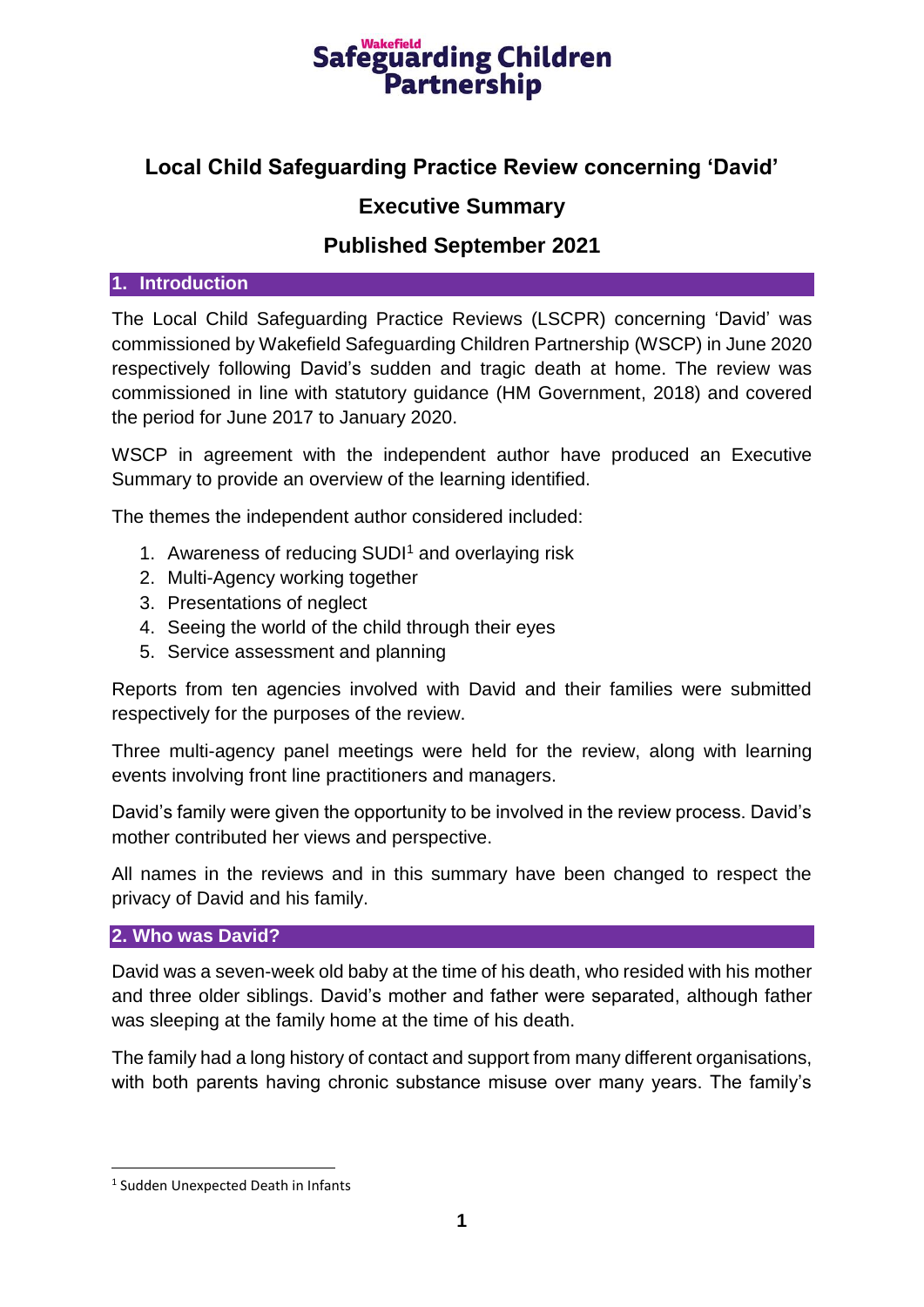home was cluttered and unclean with different professionals visiting the home regularly reporting the house was cold.

### **3. What is the key learning from the Reviews?**

### **Areas where practice development has already taken place:**

- 1. A Wakefield Safe Sleeping Standard has been developed which emphasises the importance of ongoing risk assessment about safer sleep. In addition includes specific risk of overlay assessment identifying modifiable factors which are known to contribute to SUDI.
- 2. Public Health have developed Safe Sleeping training alongside The Lullaby Trust<sup>2</sup>. This training will be available for all agencies to access to upskill professionals understanding of the association between co-sleeping and SUDI, increase confidence amongst those agencies who traditionally would not provide safe sleeping advice to support parents, and help to ensure parents understand the information they receive.
- 3. The criteria of Multi-Agency Pregnancy Liaison & Assessment Group (MAPLAG) has been reviewed to include pregnant women who are in recovery from substance misuse. Priority is given to women who are co-presenting with symptoms of low mood or mental health difficulties and/or showing evidence of disengagement.

### **Areas where practice development is required include:**

- 1. **Safe sleeping being an area for agencies broader than health visiting and maternity** - recognising the danger of co-sleeping has implications for all agencies visiting homes with infants under six months old.
- 2. **Written information and advice about safe sleeping is not equally effective for all parents** - the high reliance by professionals providing SUDI advice to parents to act appropriately even when there were repeated occasions when unsafe practices were observed. More attention to how parents understand, retain and can act on the information is important and seeing where children are sleeping.
- 3. **Professionals developing and using focussed and respectful curiosity** professionals did not feel able to ask to see the upstairs of the properties and therefore see where the children were bathed and slept. The condition of the exterior areas to the house did not provoke curiosity about the conditions where the children slept.
- 4. **Assessments being rigorous enough in terms of the investigatory process and age-related child development** – the assessments were not curious and aware of why parental history was critical and did not include all relevant professionals to give information and contribute to analysis. Assessments that were complete did not result in the level of Children Social Care involvement that

**.** 

<sup>2</sup> The Lullaby Trust - [www.lullabytrust.org.uk](http://www.lullabytrust.org.uk/)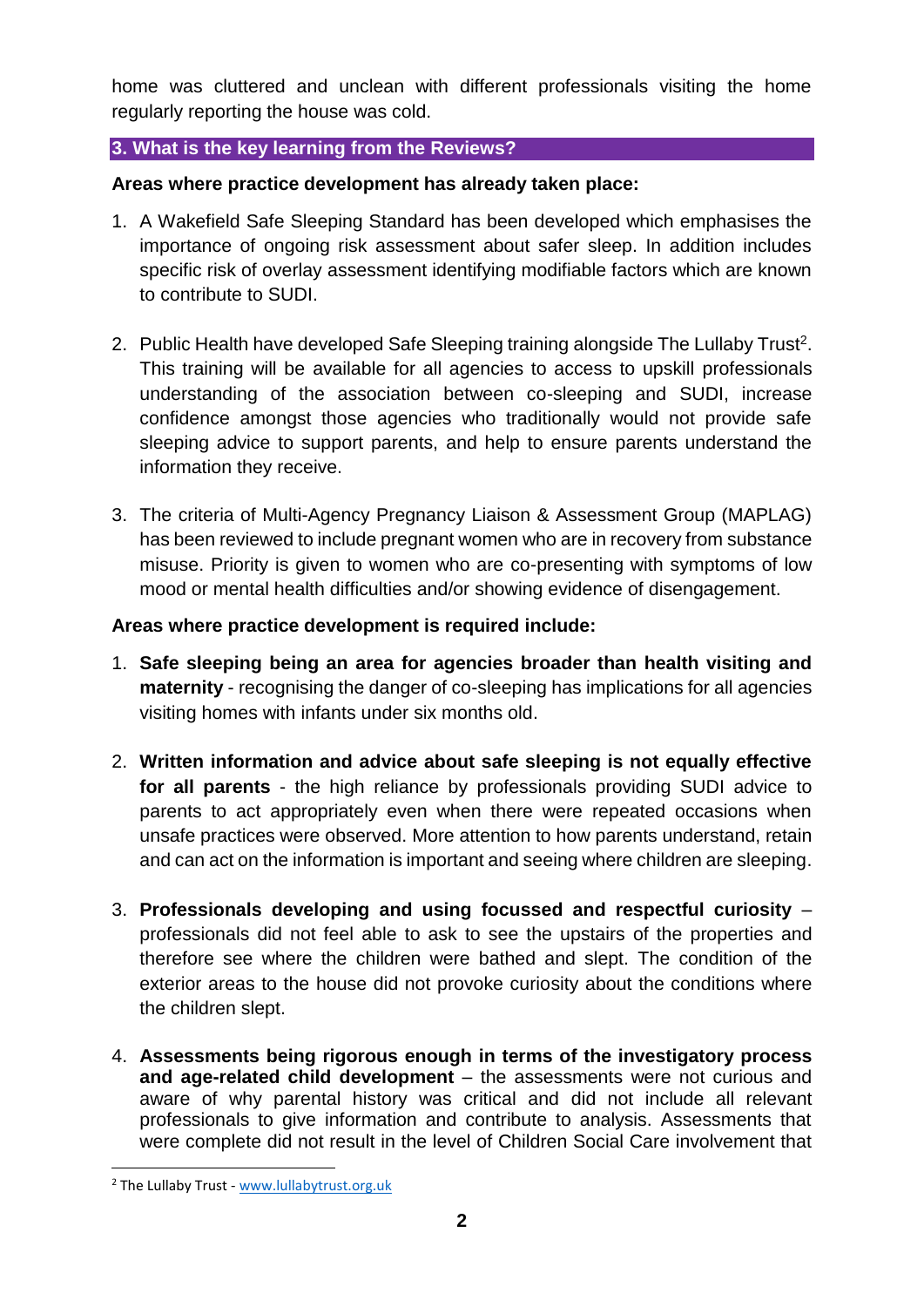was required along with other services. Tool kits and frameworks designed to help inform professional judgment about issues such as neglect or a child's attachment were not used.

- 5. **Seeing the world of the child through their eyes** in enquiries, assessment and decision-making, reflecting upon and asking about the impact the behaviour a parent has on the child is important for a child of any age. Children who are too young to verbally communicate can still provide important information to professionals with an understanding of age-related child development, through observing the interaction of parents with their children and show curiosity.
- 6. **Computer-generated prescriptions for controlled drugs**  which have become normal prescribing practice makes the actual process of prescribing opioids much easier and opioids may be entered onto repeat prescribing systems. Any drugs with the potential to sedate should be prescribed with caution and appropriate advice given to the parent/s or carer/s of infants and young children.
- 7. **Ensuring primary care services have effective arrangements to identify and respond to neglect** - Practices should have robust procedures for handling incoming correspondence and notifications from other agencies, to ensure that any safeguarding information is recorded, and responded to, appropriately.
- 8. **Poverty and social deprivation** are overrepresented in the profile of children dying from SUDI. This does not mean those factors cause SUDI but do need to be factored into assessment and are relevant to a wider consideration of children's welfare and resilience. There was no recorded evidence of this being considered and explored in assessments with the families.
- 9. **Developing relationships of support for families** high levels of complex need and vulnerability are less likely to be understood enough through single or timelimited home visits. Professionals who have the time to develop an understanding of underlying history and issues and to build a relationship of trust are more likely to provide effective help.
- 10.**Early Help Assessment and plans**  should include specific reference to safe sleeping arrangements and incorporate the use of the neglect toolkit.

#### **4. Next Steps**

The findings from this review has been disseminated across those agencies in Wakefield involved with supporting children and families so that the lessons can be widely learned.

An action plan to the key learning points of the review has been developed and monitored by the Child Safeguarding Practice Review and Learning and Development Sub-groups of WSCP.